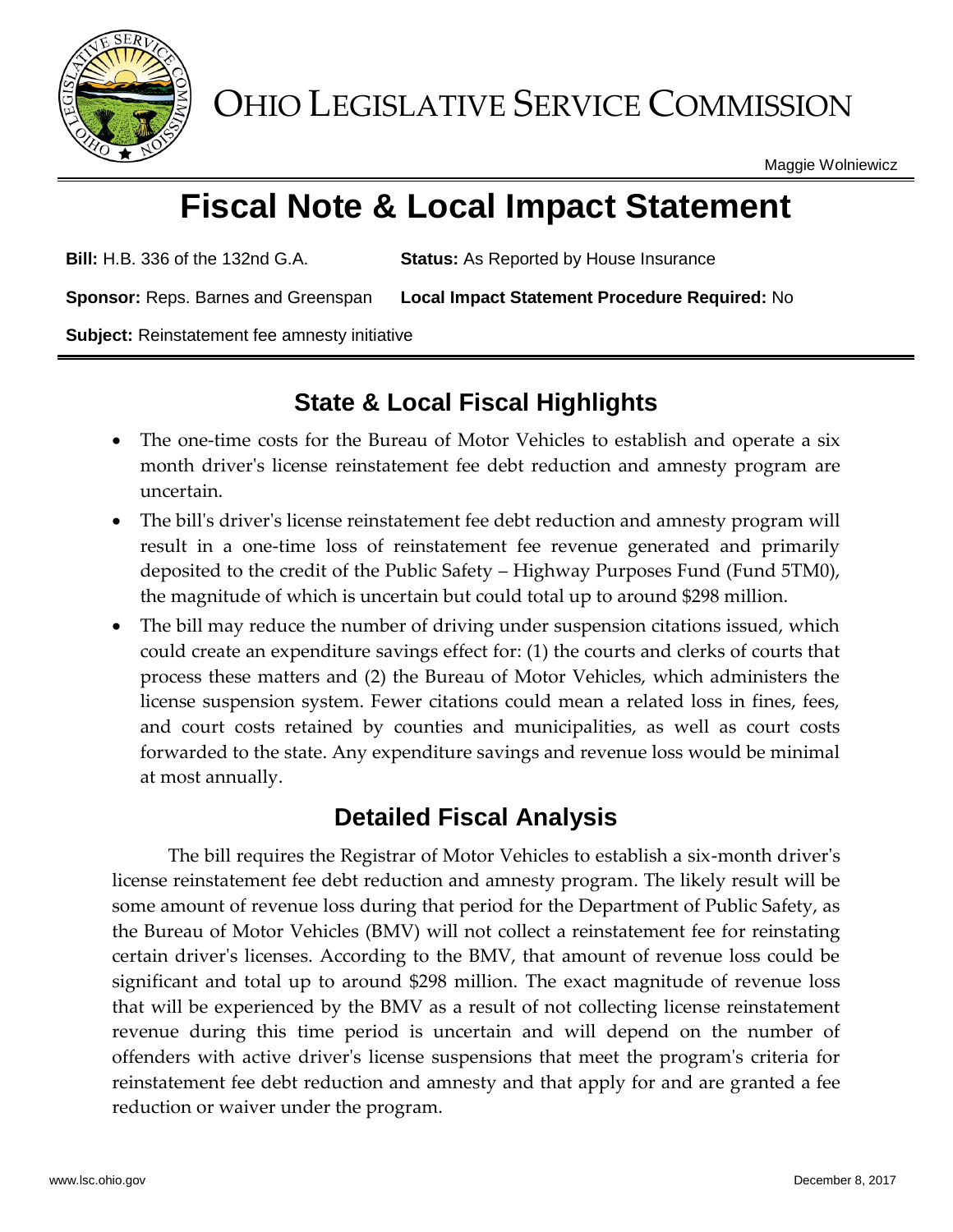### **Bureau of Motor Vehicles**

#### **Driver's license fee debt reduction and amnesty program**

The BMV will incur one-time costs to establish and operate a license reinstatement fee debt reduction and amnesty program for offenders whose driver's licenses have been suspended for specified offenses. The BMV is required to conduct a public service announcement regarding the program and to make program information available on its website; those costs are expected to be minimal at most and absorbed utilizing existing resources.

Arguably, the program's most significant cost will be a presumably laborintensive review of the applications submitted for a fee reduction or waiver to determine whether the applicant is eligible. The magnitude of that cost is uncertain and will depend on the number of fee reduction or waiver applications received. Given that approximately 2.4 million active license suspensions may qualify for a fee reduction or waiver, the amount of work required to determine whether an individual is eligible could be significant.

#### **License reinstatement fees**

 $\overline{a}$ 

The BMV estimates that there are presently 2,408,971 active license suspensions that may qualify for a fee reduction or waiver under the bill and that the amount of potential revenue loss could total approximately \$298 million if each of those offenders apply for and are subsequently granted a reinstatement fee reduction or waiver. The exact magnitude of any loss experienced will depend on the number of requests granted and the fee amount associated with the suspension for which the reinstatement fee reduction or waiver was granted. A precise estimate is problematic to calculate, as an unknown number of requests granted may involve offenders who would have not otherwise paid the reinstatement fee. Reinstatement fees range from \$15 to \$650 depending on the type of suspension. These fees are generally deposited into the state treasury to the credit of the Public Safety – Highway Purposes Fund (Fund 5TM0).<sup>1</sup>

In Ohio, the most common type of suspension relates to noncompliance, or failure to show proof of insurance at a traffic stop or accident, which accounted for 1,248,947, or nearly 39%, of the 3,213,088 statewide suspensions in calendar year 2016. According to the BMV, this type of suspension accounts for 1,003,500, or 42%, of the more than 2.4 million active license suspensions that may be eligible for a reinstatement fee reduction or waiver under the bill. The reinstatement fees associated with these suspensions account for nearly \$280 million, or 94%, of the \$298 million due for eligible license suspensions. The reinstatement fee for a noncompliance suspension is \$100 for the first offense and up to \$600 for each subsequent violation.

 $<sup>1</sup>$  In addition to a contribution to Fund 5TM0, the reinstatement fee for certain license suspensions may be</sup> distributed to other funds as required by statute.